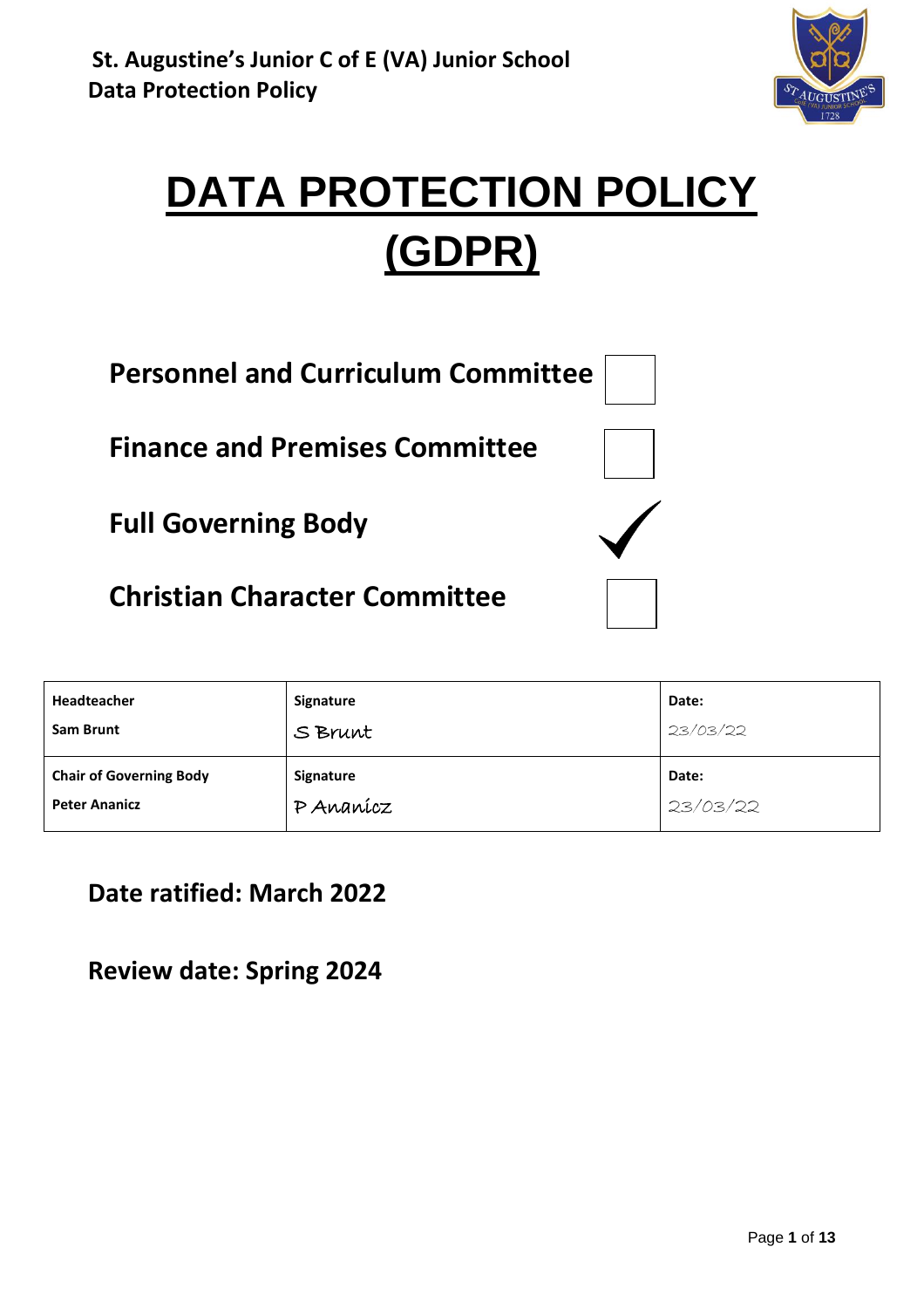

# Our Vision: To be guided by God's wisdom, to embrace challenge and to strive to achieve our best, enjoying all that we do together.

# **Contents**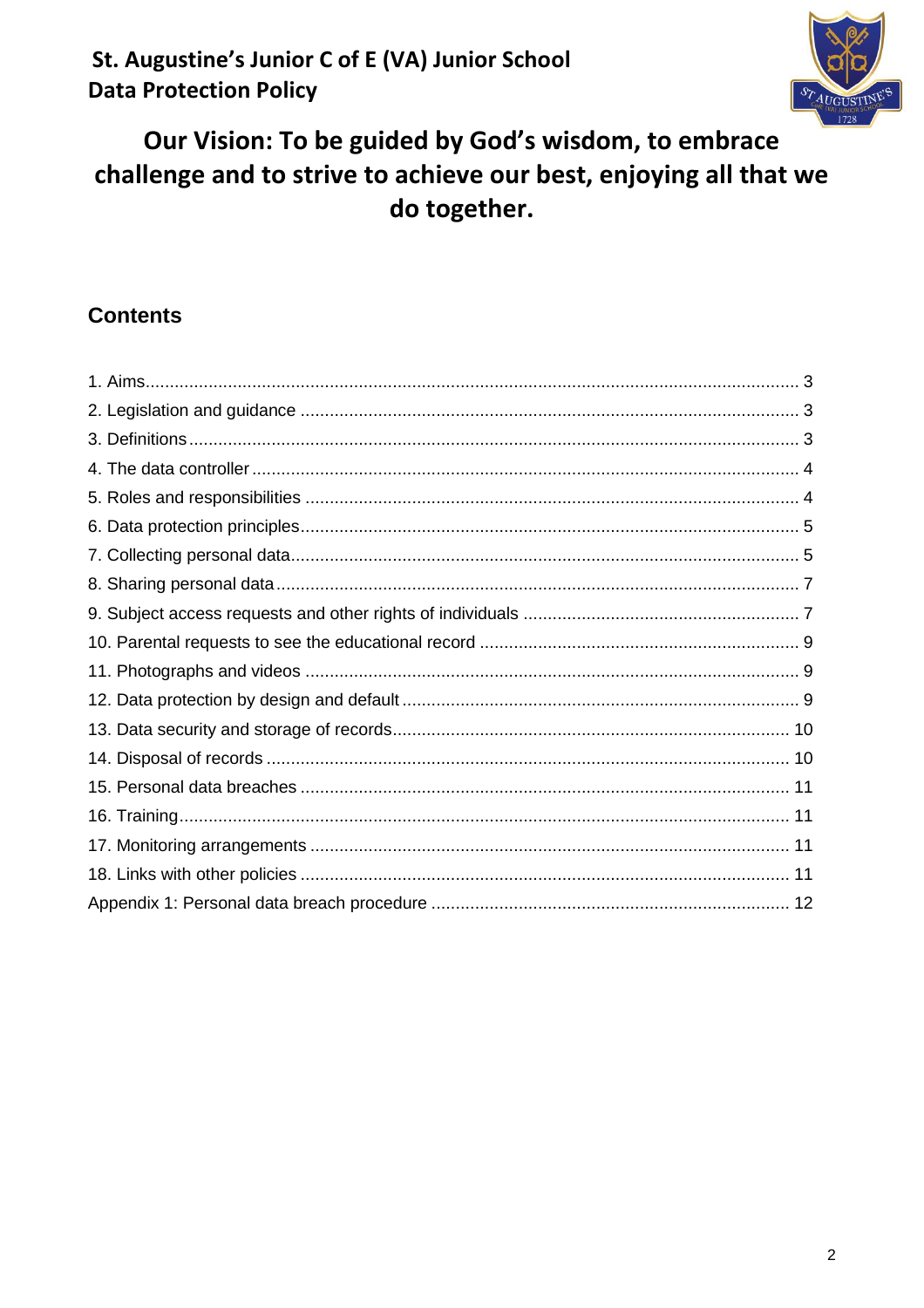

# **1. Aims**

Our school aims to ensure that all personal data collected about staff, pupils, parents, governors, visitors and other individuals is collected, stored and processed in accordance with the [General Data Protection](https://eur-lex.europa.eu/legal-content/EN/TXT/?qid=1528874672298&uri=CELEX:02016R0679-20160504)  [Regulation \(EU\) 2016/679 \(GDPR\)](https://eur-lex.europa.eu/legal-content/EN/TXT/?qid=1528874672298&uri=CELEX:02016R0679-20160504) and the [Data Protection Act 2018 \(DPA 2018\).](http://www.legislation.gov.uk/ukpga/2018/12/contents/enacted)

This policy applies to all personal data, regardless of whether it is in paper or electronic format.

# **2. Legislation and guidance**

This policy meets the requirements of the GDPR and the expected provisions of the DPA 2018. It is based on guidance published by the Information Commissioner's Office (ICO) on [GDPR.](https://ico.org.uk/for-organisations/guide-to-the-general-data-protection-regulation-gdpr/)

In addition, this policy complies with regulation 5 of the **Education (Pupil Information) (England) Regulations** [2005,](http://www.legislation.gov.uk/uksi/2005/1437/regulation/5/made) which gives parents the right of access to their child's educational record.

# **3. Definitions**

| <b>Term</b>                         | <b>Definition</b>                                                                                                                                                                                                                                                                                                                                                                                                                                                                 |
|-------------------------------------|-----------------------------------------------------------------------------------------------------------------------------------------------------------------------------------------------------------------------------------------------------------------------------------------------------------------------------------------------------------------------------------------------------------------------------------------------------------------------------------|
| Personal data                       | Any information relating to an identifiable living<br>person who can be directly or indirectly identified<br>in particular by reference to an identifier.                                                                                                                                                                                                                                                                                                                         |
| Special categories of personal data | Special category data is personal data which the<br>GDPR says is more sensitive, and so needs more<br>protection, including information about an<br>individual's:<br>Racial or ethnic origin<br>٠<br>Political opinions<br>Religious or philosophical beliefs<br>Trade union membership<br>Genetics<br>Biometrics (such as fingerprints, retina<br>and iris patterns), where used for<br>identification purposes<br>Health - physical or mental<br>Sex life or sexual orientation |
| <b>Processing</b>                   | Any action performed on personal data, such as<br>collecting, recording, organising, structuring,<br>storing, adapting, altering, retrieving, using,<br>disseminating, erasing or destroying.                                                                                                                                                                                                                                                                                     |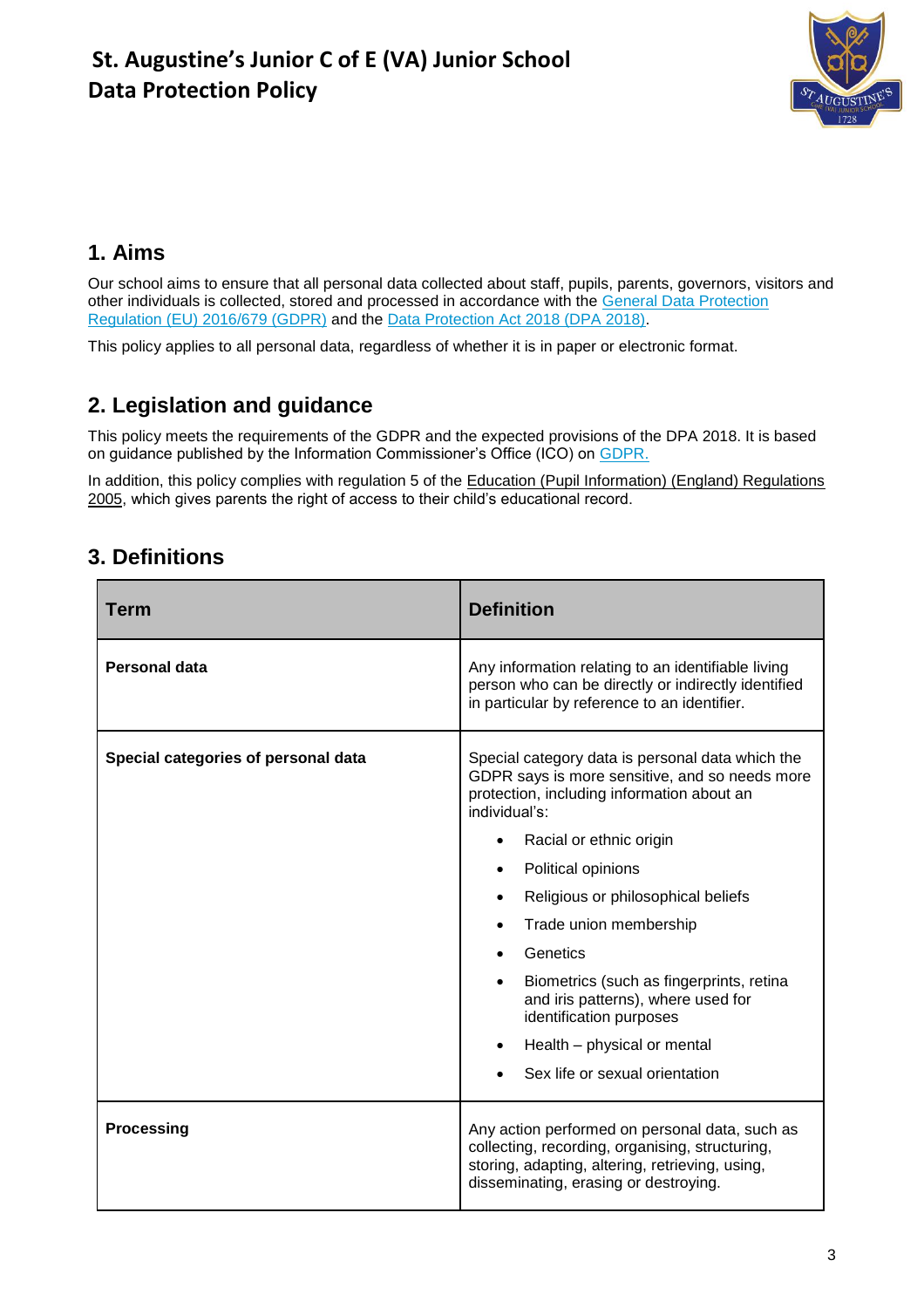

|                      | Processing can be automated or manual.                                                                                                                  |
|----------------------|---------------------------------------------------------------------------------------------------------------------------------------------------------|
| Data subject         | The identified or identifiable individual whose<br>personal data is held or processed.                                                                  |
| Data controller      | A person or organisation that determines the<br>purposes and the means of processing of<br>personal data.                                               |
| Data processor       | A person or other body, other than an employee<br>of the data controller, who processes personal<br>data on behalf of the data controller.              |
| Personal data breach | A breach of security leading to the accidental or<br>unlawful destruction, loss, alteration, unauthorised<br>disclosure of, or access to personal data. |

### **4. The data controller**

Our school processes personal data relating to parents, pupils, staff, governors, visitors and others, and therefore is a data controller.

The school has paid its data protection fee to the ICO and will pay this annually or as otherwise legally required.

# **5. Roles and responsibilities**

This policy applies to **all staff** employed by our school, and to external organisations or individuals working on our behalf. Staff who do not comply with this policy may face disciplinary action.

#### **5.1 Governing body**

The governing body has overall responsibility for ensuring that our school complies with all relevant data protection obligations.

#### **5.2 Data protection officer**

The data protection officer (DPO) is responsible for overseeing the implementation of this policy, monitoring our compliance with data protection law, and developing related policies and guidelines where applicable.

They will provide an annual report of their activities directly to the governing body and, where relevant, report to the governors their advice and recommendations on school data protection issues.

For routine enquiries about this policy, contact the school's data protection representative in the first instance: the headteacher via the school office (01733 562566).

The DPO is also a point of contact for individuals whose data the school processes, and the first point of contact for the ICO.

Full details of the DPO's responsibilities are set out in their job description.

Our DPO is Donna Flynn and is contactable via dpo@theictservice.org.uk.

#### **5.3 Headteacher**

The headteacher acts as the representative of the data controller on a day-to-day basis.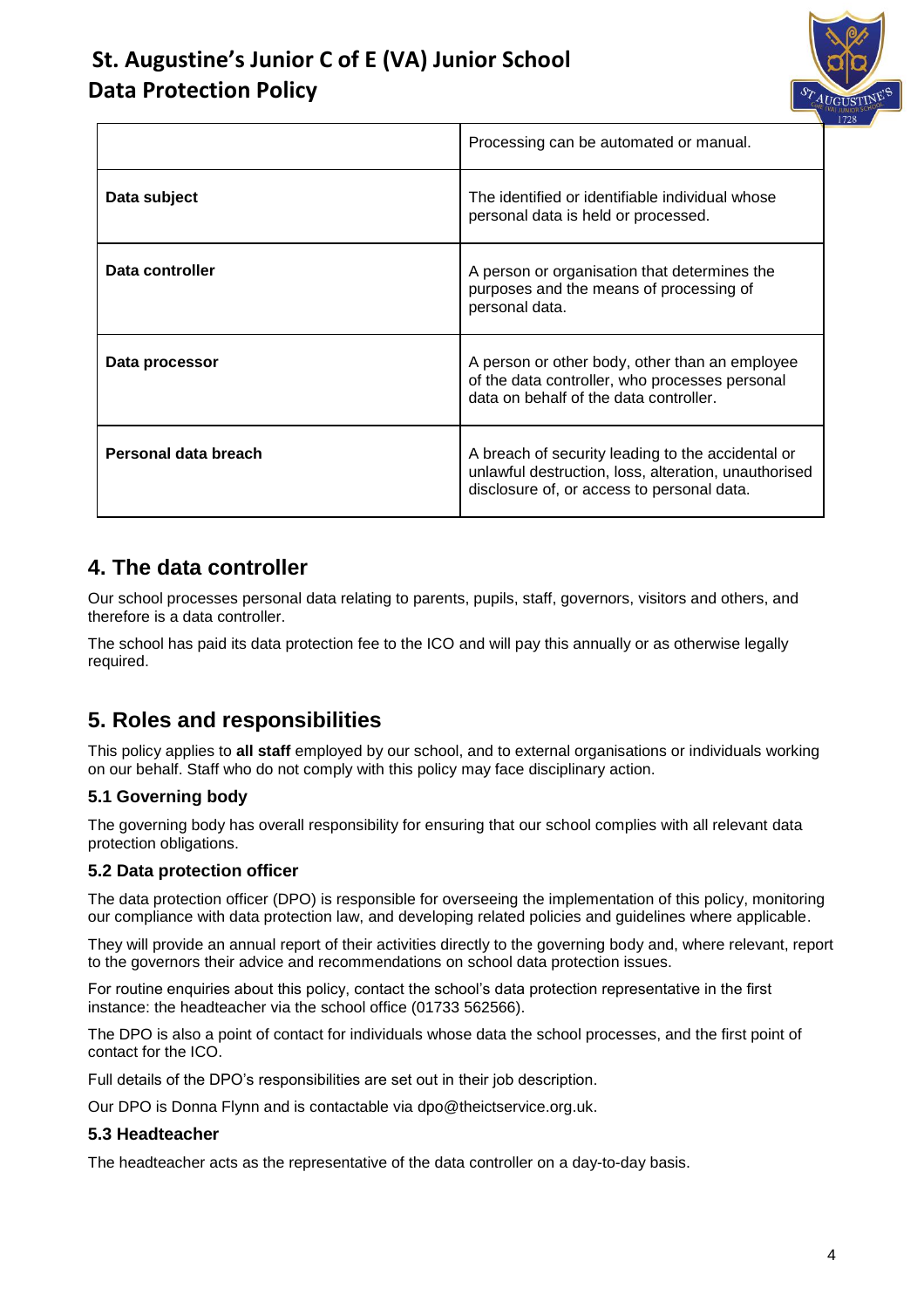

#### **5.4 All staff**

Staff are responsible for:

- Collecting, storing and processing any personal data in accordance with this policy
- Informing the school of any changes to their personal data, such as a change of address
- Contacting the designated school contact, or the DPO, in the following circumstances:
	- $\circ$  With any questions about the operation of this policy, data protection law, retaining personal data or keeping personal data secure
	- o If they have any concerns that this policy is not being followed
	- $\circ$  If they are unsure whether or not they have a lawful basis to use personal data in a particular way
	- $\circ$  If they need to rely on or capture consent, draft a privacy notice, deal with data protection rights invoked by an individual, or transfer personal data outside the European Economic Area
	- o If there has been a data breach
	- $\circ$  Whenever they are engaging in a new activity that may affect the privacy rights of individuals
	- $\circ$  If they need help with any contracts or sharing personal data with third parties

### **6. Data protection principles**

The GDPR is based on data protection principles that our school must comply with.

The principles say that personal data must be:

- Processed lawfully, fairly and in a transparent manner
- Collected for specified, explicit and legitimate purposes
- Adequate, relevant and limited to what is necessary to fulfil the purposes for which it is processed
- Accurate and, where necessary, kept up to date
- Kept for no longer than is necessary for the purposes for which it is processed
- Processed in a way that ensures it is appropriately secure

This policy sets out how the school aims to comply with these principles.

# **7. Collecting personal data**

#### **7.1 Lawfulness, fairness and transparency**

We will only process personal data where we have one of 6 'lawful bases' (legal reasons) to do so under data protection law:

- The data needs to be processed so that the school can **fulfil a contract** with the individual, or the individual has asked the school to take specific steps before entering into a contract
- The data needs to be processed so that the school can **comply with a legal obligation**
- The data needs to be processed to ensure the **vital interests** of the individual e.g. to protect someone's life
- The data needs to be processed so that the school, as a public authority, can perform a task **in the public interest,** and carry out its official functions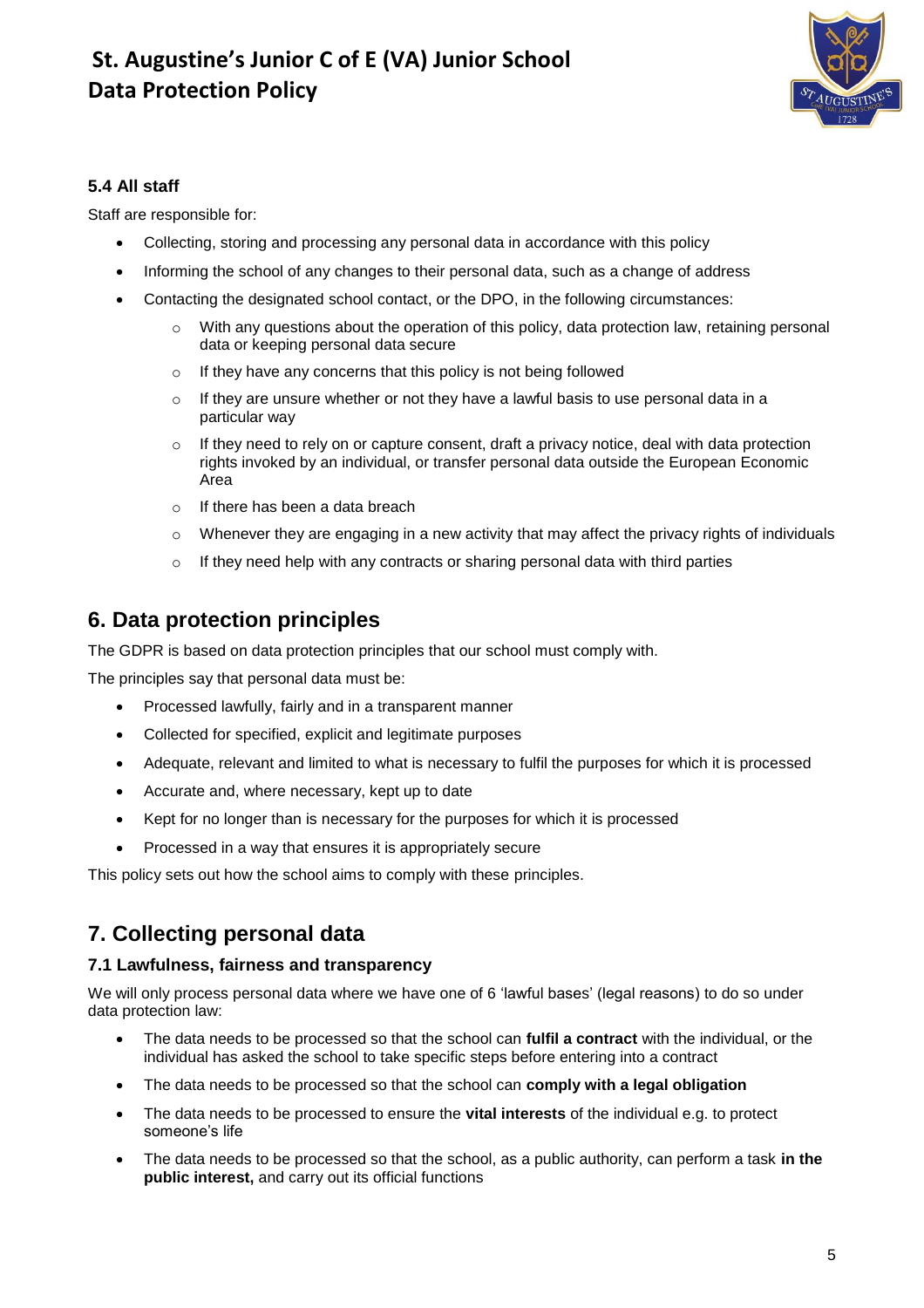

- The data needs to be processed for the **legitimate interests** of the school or a third party (provided the individual's rights and freedoms are not overridden)
- The individual (or their parent/carer when appropriate in the case of a pupil) has freely given clear **consent**

For special categories of personal data, we will also meet one of the special category conditions for processing which are set out in the GDPR and Data Protection Act 2018.

- The individual (or their parent/carer when appropriate in the case of a pupil) has given **explicit consent**
- The data needs to be processed to perform or exercise obligations or rights in relation to **employment, social security or social protection law**
- The data needs to be processed to ensure the **vital interests** of the individual or another person, where the individual is physically or legally incapable of giving consent
- The data has already been made **manifestly public** by the individual
- The data needs to be processed for the establishment, exercise or defence of **legal claims**
- The data needs to be processed for reasons of **substantial public interest** as defined in legislation
- The data needs to be processed for **health or social care purposes**, and the processing is done by, or under the direction of, a health or social work professional or by any other person obliged to confidentiality under law
- The data needs to be processed for **public health reasons**, and the processing is done by, or under the direction of, a health professional or by any other person obliged to confidentiality under law
- The data needs to be processed for **archiving purposes**, scientific or historical research purposes, or statistical purposes, and the processing is in the public interest

For criminal offence data, we will meet both a lawful basis and a condition set out under data protection law. Conditions include:

- The individual (or their parent/carer when appropriate in the case of a pupil) has given **consent**
- The data needs to be processed to ensure the **vital interests** of the individual or another person, where the individual is physically or legally incapable of giving consent
- The data has already been made **manifestly public** by the individual
- The data needs to be processed for or in connection with legal proceedings, to obtain legal advice, or for the establishment, exercise or defence of **legal rights**
- The data needs to be processed for reasons of **substantial public interest** as defined in legislation

Whenever we first collect personal data directly from individuals, we will provide them with the relevant information required by data protection law.

We will always consider the fairness of our data processing. We will ensure we do not handle personal data in ways that individuals would not reasonably expect, or use personal data in ways which have unjustified adverse effects on them.

#### **7.2 Limitation, minimisation and accuracy**

We will only collect personal data for specified, explicit and legitimate reasons. We will explain these reasons to the individuals when we first collect their data.

If we want to use personal data for reasons other than those given when we first obtained it, we will inform the individuals concerned before we do so, and seek consent where necessary.

Staff must only process personal data where it is necessary in order to do their jobs.

We will keep data accurate and, where necessary, up-to-date. Inaccurate data will be rectified or erased when appropriate.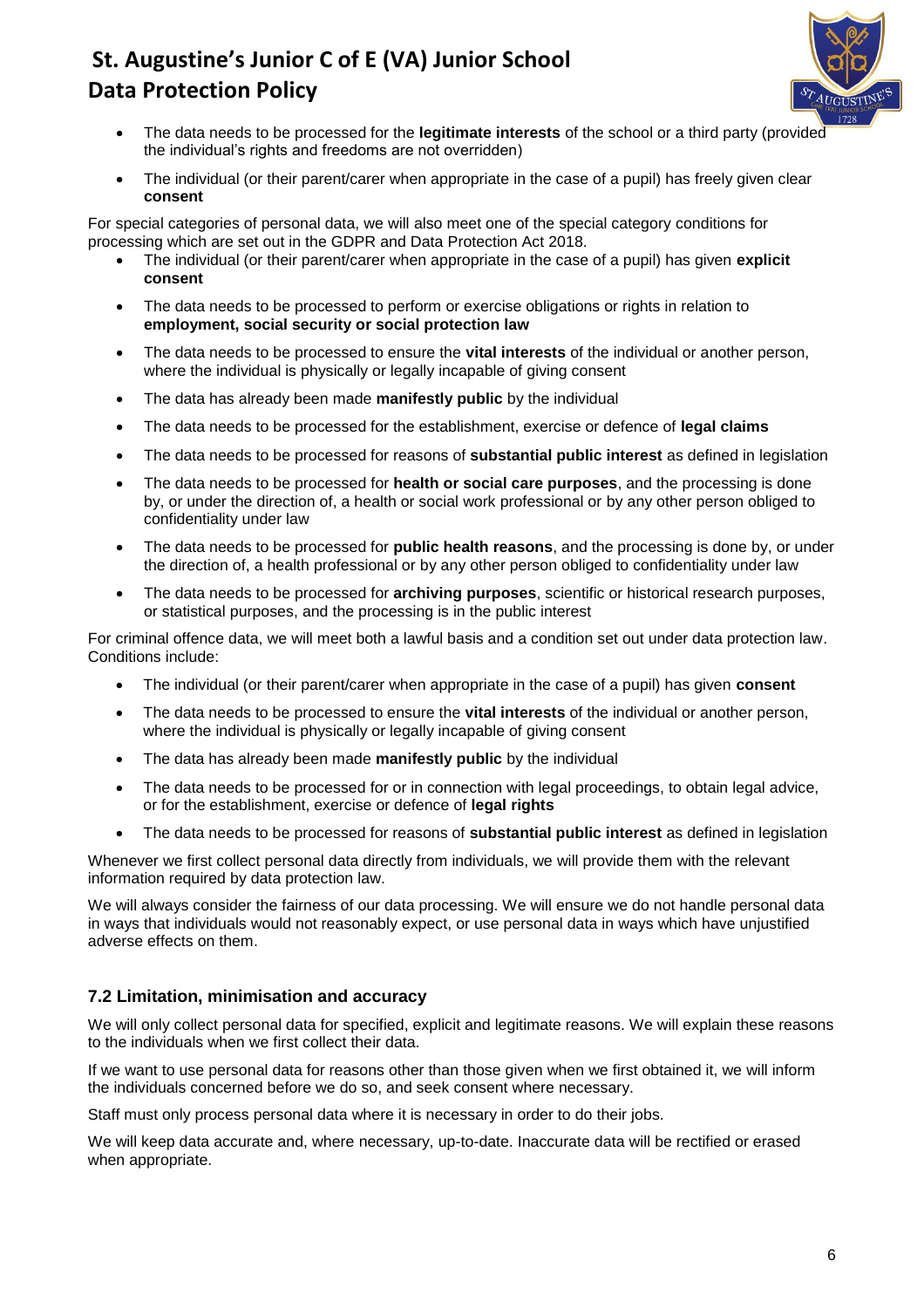

When staff no longer need the personal data they hold, they must ensure it is deleted or anonymised. This will be done in accordance with the Retention Schedule set out in the Information and Record Management Society's Toolkit for Schools. This can be found [here.](http://irms.org.uk/?page=schoolstoolkit&terms=%22toolkit+and+schools%22)

# **8. Sharing personal data**

We will not normally share personal data with anyone else, but may do so where it is set out in our Privacy Notices or there are certain circumstances where we may be required to do so and:

- There is an issue with a pupil or parent/carer that puts the safety of our staff at risk
- We need to liaise with other agencies we will seek consent as necessary before doing this
- Our suppliers or contractors need data to enable us to provide services to our staff and pupils for example, IT companies. When doing this, we will:
	- Only appoint suppliers or contractors which can provide sufficient guarantees that they comply with data protection law
	- o Establish a contract with the supplier or contractor to ensure the fair and lawful processing of any personal data we share
	- $\circ$  Only share data that the supplier or contractor needs to carry out their service, and information necessary to keep them safe while working with us

We will also share personal data with law enforcement and government bodies where we are legally required to do so.

We may also share personal data with emergency services and local authorities to help them to respond to an emergency situation that affects any of our pupils or staff.

Where we transfer personal data internationally, we will do so in accordance with data protection law.

# **9. Subject access requests and other rights of individuals**

#### **9.1 Subject access requests**

Individuals have a right to make a 'subject access request' to gain access to personal information that the school holds about them. This includes:

- Confirmation that their personal data is being processed
- Access to a copy of the data
- The purposes of the data processing
- The categories of personal data concerned
- Who the data has been, or will be, shared with
- How long the data will be stored for, or if this isn't possible, the criteria used to determine this period
- Where relevant, the existence of the right to request rectification, erasure or restriction, or to object to such processing
- The right to lodge a complaint with the ICO or another supervisory authority
- The source of the data, if not the individual
- Whether any automated decision-making is being applied to their data, and what the significance and consequences of this might be for the individual
- The safeguards provided if the data is being transferred internationally

Subject access requests can be submitted in any form, but we may be able to respond to requests more quickly if they are made in writing and include:

Name of individual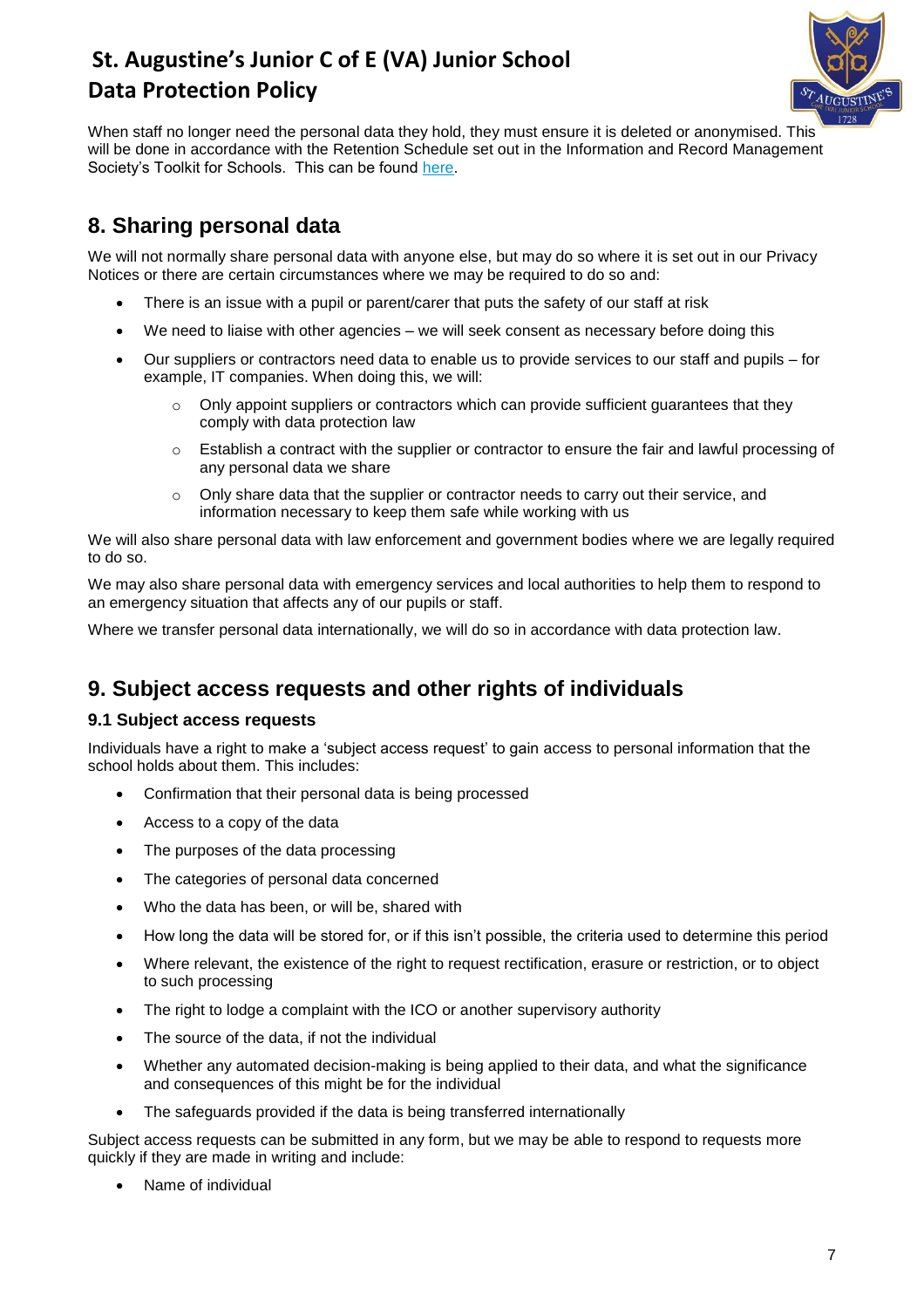

- Correspondence address
- Contact number and email address
- Details of the information requested

If staff receive a subject access request they must immediately forward it to the headteacher.

#### **9.2 Children and subject access requests**

Personal data about a child belongs to that child, and not the child's parents or carers. For a parent or carer to make a subject access request with respect to their child, the child must either be unable to understand their rights and the implications of a subject access request, or have given their consent.

Children below the age of 12 are generally not regarded to be mature enough to understand their rights and the implications of a subject access request. Therefore, most subject access requests from parents or carers of pupils at our school may be granted without the express permission of the pupil. This is not a rule and a pupil's ability to understand their rights will always be judged on a case-by-case basis.

#### **9.3 Responding to subject access requests**

When responding to requests, we:

- May ask the individual to provide 2 forms of identification
- May contact the individual via phone to confirm the request was made
- Will respond without delay and within 1 month of receipt of the request
- Will provide the information free of charge
- May tell the individual we will comply within 3 months of receipt of the request, where a request is complex or numerous. We will inform the individual of this within 1 month, and explain why the extension is necessary

We will not disclose information for a variety of reasons, such as if it:

- Might cause serious harm to the physical or mental health of the pupil or another individual
- Would reveal that the child is being or has been abused, or is at risk of abuse, where the disclosure of that information would not be in the child's best interests
- Would include another person's personal data that we can't reasonably anonymise, and we don't have the other person's consent and it would be unreasonable to proceed without it
- Is part of certain sensitive documents, such as those related to crime, immigration, legal proceedings or legal professional privilege, management forecasts, negotiations, confidential references, or exam scripts

If the request is unfounded or excessive, we may refuse to act on it, or charge a reasonable fee which takes into account administrative costs.

A request will be deemed to be unfounded or excessive if it is repetitive, or asks for further copies of the same information.

When we refuse a request, we will tell the individual why, and tell them they have the right to complain to the ICO or that they can seek to enforce their subject access right through the courts.

When a Subject Access Request is made details of the request will be placed in the individuals record and disposed of when the record is disposed of in accordance with the Retention Schedule set out in the Information and Record Management Society's Toolkit for Schools. This can be found [here](http://irms.org.uk/?page=schoolstoolkit&terms=%22toolkit+and+schools%22)

#### **9.4 Other data protection rights of the individual**

In addition to the right to make a subject access request (see above), and to receive information when we are collecting their data about how we use and process it (see section 7), individuals also have the right to:

- Withdraw their consent to processing at any time
- Ask us to rectify, erase or restrict processing of their personal data, or object to the processing of it (in certain circumstances)
- Prevent use of their personal data for direct marketing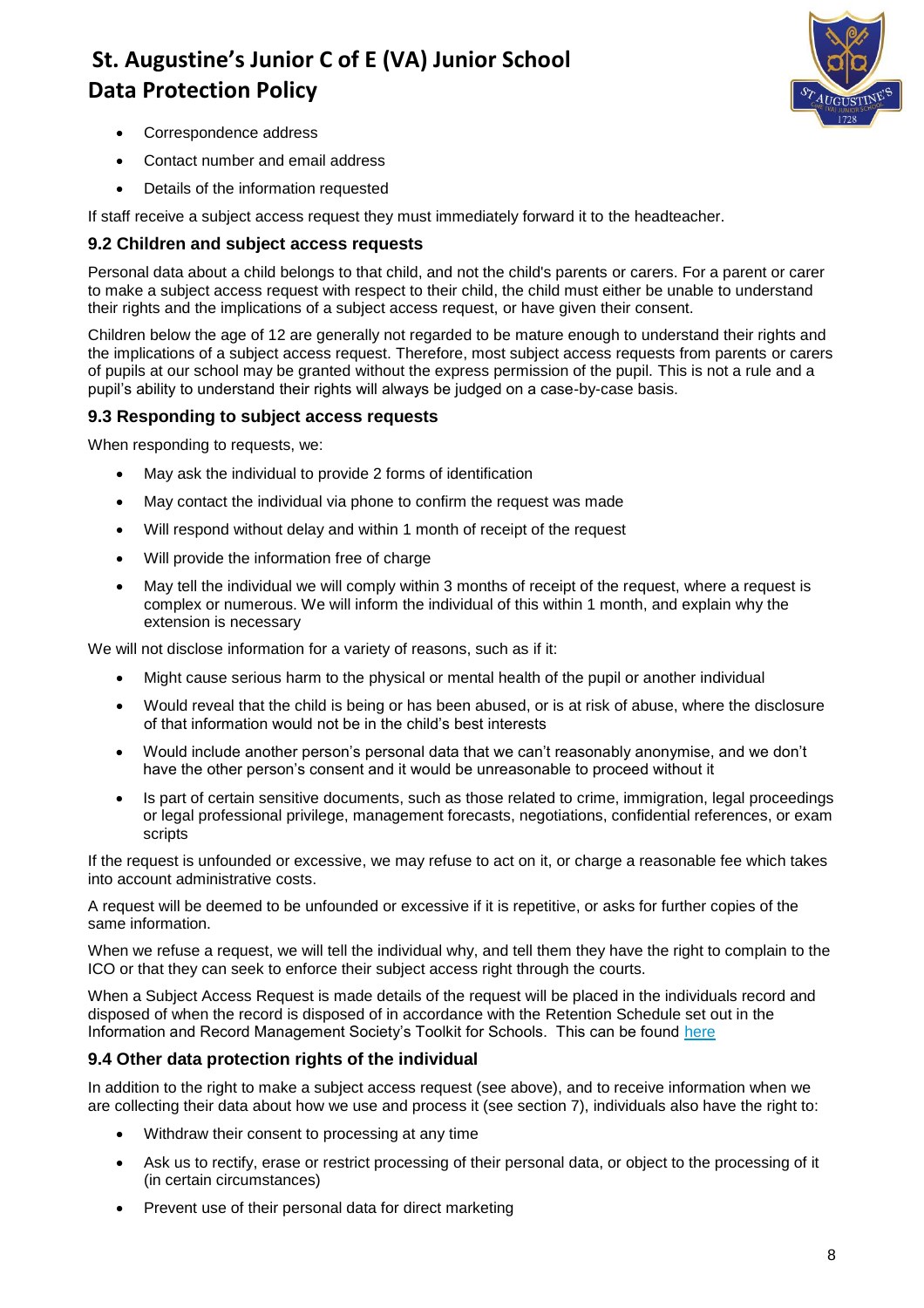

- Challenge processing which has been justified on the basis of public interest
- Object to decisions based solely on automated decision making or profiling (decisions taken with no human involvement, that might negatively affect them)
- Be notified of a data breach in certain circumstances
- Make a complaint to the ICO
- Ask for their personal data to be transferred to a third party in a structured, commonly used and machine-readable format (in certain circumstances)

Individuals should submit any request to exercise these rights to the school's data protection representative in the first instance: the headteacher via the school office. If staff receive such a request, they must immediately forward it to contact the school's data protection representative or the DPO.

### **10. Parental requests to see the educational record**

Parents, or those with parental responsibility, have a legal right to free access to their child's educational record (which includes most information about a pupil) within 15 school days of receipt of a written request.

If the request is for a copy of the educational record, the school may charge a fee to cover the cost of supplying it.

This right applies as long as the pupil concerned is aged under 18.

There are certain circumstances in which this right can be denied, such as if releasing the information might cause serious harm to the physical or mental health of the pupil or another individual, or if it would mean releasing exam marks before they are officially announced.

### **11. Photographs and videos**

As part of our school activities, we may take photographs and record images of individuals within our school.

We will obtain written consent from parents/carers for photographs and videos to be taken of their child for communication, marketing and promotional materials. We will clearly explain how the photograph and/or video will be used to both the parent/carer and pupil.

Uses may include:

- Within school on notice boards and in school magazines, brochures, newsletters, etc.
- Outside of school by external agencies such as the school photographer, newspapers, campaigns
- Online on our school website or social media pages

Consent can be refused or withdrawn at any time. If consent is withdrawn, we will delete the digital photograph or video and not distribute it further. If consent is withdrawn after a photograph is used in a publication(s) we will continue to make use of the publication(s) incorporating the photograph but we will not use the photograph again and will remove it from the publication if it is re-printed

When using photographs and videos in this way we will not accompany them with any other personal information about the child, to ensure they cannot be identified.

Any photographs and videos taken by parents/carers at school events for their own personal use are not covered by data protection legislation. However, we will ask that photos or videos with other pupils are not shared publicly on social media for safeguarding reasons, unless all the relevant parents/carers have agreed to this.

### **12. Data protection by design and default**

We will put measures in place to show that we have integrated data protection into all of our data processing activities, including:

 Appointing a suitably qualified DPO, and ensuring they have the necessary resources to fulfil their duties and maintain their expert knowledge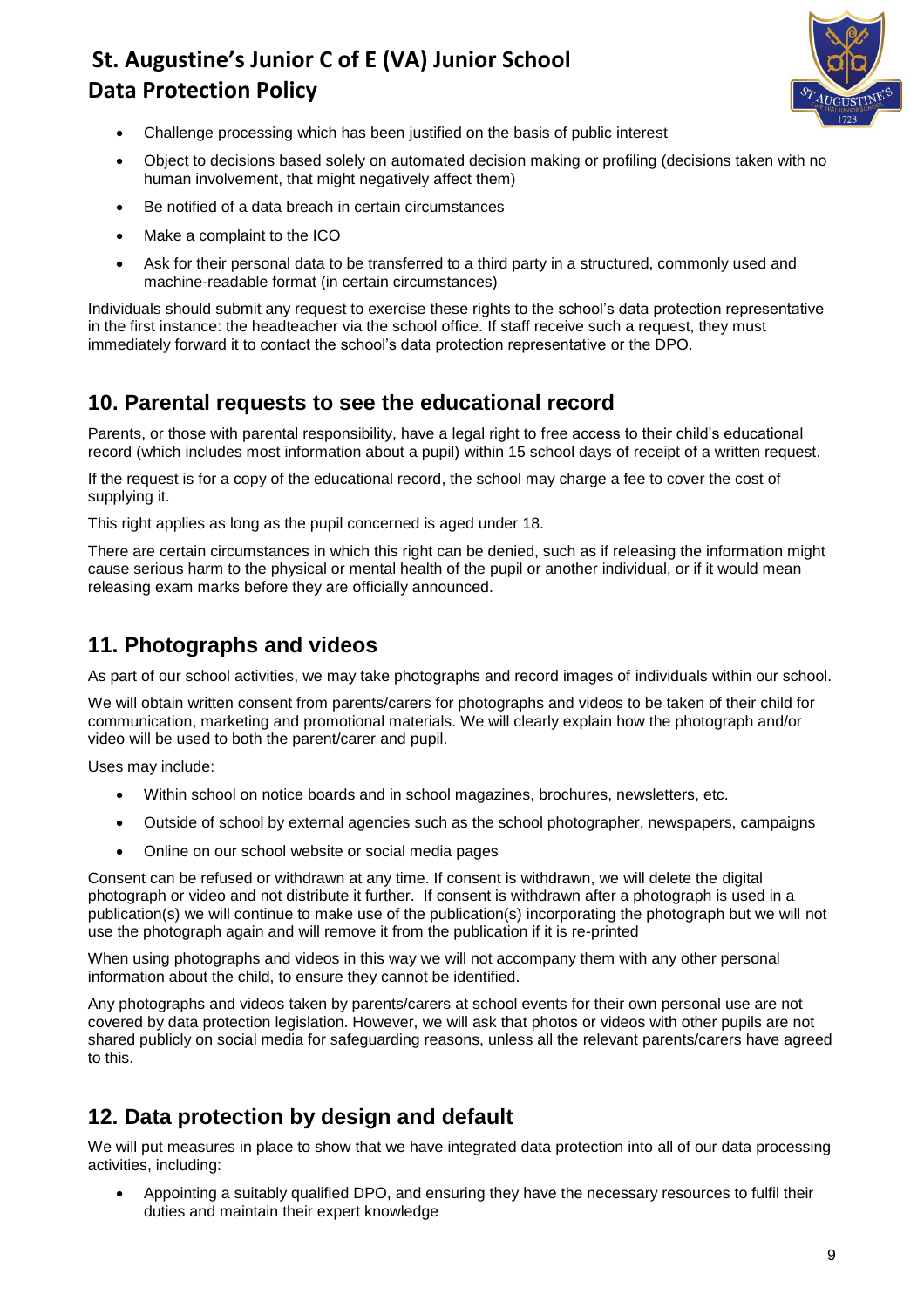

- Only processing personal data that is necessary for each specific purpose of processing, and always in line with the data protection principles set out in relevant data protection law (see section 6)
- Completing privacy impact assessments where the school's processing of personal data presents a high risk to rights and freedoms of individuals, and when introducing new technologies (the DPO will advise on this process)
- Integrating data protection into internal documents including this policy, any related policies and privacy notices
- Regularly training members of staff on data protection law, this policy, any related policies and any other data protection matters; we will also keep a record of attendance
- Regularly conducting reviews and audits to test our privacy measures and make sure we are compliant
- Appropriate safeguards being put in place if we transfer any personal data outside of the European Economic Area (EEA), where different data protection laws will apply
- Maintaining records of our processing activities, including:
	- o For the benefit of data subjects, making available the name and contact details of our school contact and DPO and all information we are required to share about how we use and process their personal data (via our privacy notices)
	- $\circ$  For all personal data that we hold, maintaining an internal record of the type of data, data subject, how and why we are using the data, any third-party recipients, how and why we are storing the data, retention periods and how we are keeping the data secure

### **13. Data security and storage of records**

We will protect personal data and keep it safe from unauthorised or unlawful access, alteration, processing or disclosure, and against accidental or unlawful loss, destruction or damage.

In particular:

- Paper-based records and portable electronic devices, such as laptops and hard drives that contain personal data are kept under lock and key when not in use
- Papers containing confidential personal data will not be left on office and classroom desks, on staffroom tables, pinned to notice/display boards, or left anywhere else where there is general access
- Passwords that are at least 8 characters long containing letters and numbers are used to access school computers, laptops and other electronic devices. Staff and pupils are reminded to change their passwords at regular intervals
- Encryption software is used to protect all portable devices and removable media, such as laptops and USB devices.
- Staff, pupils or governors who store personal information on their personal devices are expected to follow the same security procedures as for school-owned equipment (see our Acceptable Use Policy)
- Where we need to share personal data with a third party, we carry out due diligence and take reasonable steps to ensure it is stored securely and adequately protected (see section 8)

### **14. Disposal of records**

Personal data that is no longer needed will be disposed of securely. Personal data that has become inaccurate or out of date will also be disposed of securely, where we cannot or do not need to rectify or update it.

For example, we will shred or incinerate paper-based records, and overwrite or delete electronic files. We may also use a third party to safely dispose of records on the school's behalf. If we do so, we will require the third party to provide sufficient guarantees that it complies with data protection law.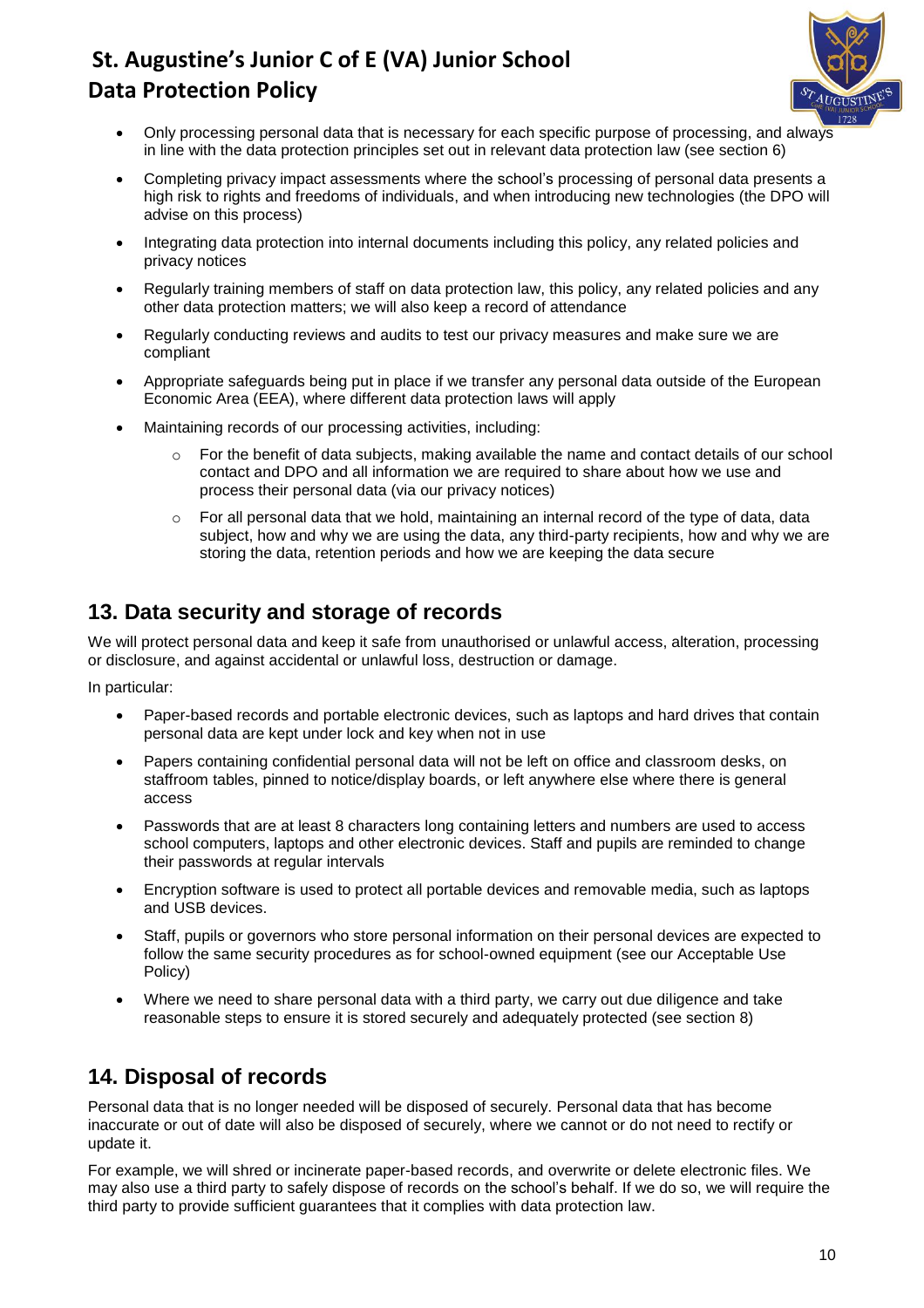

All data will be kept in accordance with the Retention Schedule set out in the Information and Record Management Society's Toolkit for Schools. This can be found [here](http://irms.org.uk/?page=schoolstoolkit&terms=%22toolkit+and+schools%22)

### **15. Personal data breaches**

The school will make all reasonable endeavours to ensure that there are no personal data breaches.

In the unlikely event of a suspected data breach, we will follow the procedure set out in appendix 1.

When appropriate, we will report the data breach to the ICO within 72 hours. Such breaches in a school context may include, but are not limited to:

- A non-anonymised dataset being published on the school website which shows the exam results of pupils eligible for the pupil premium
- Safeguarding information being made available to an unauthorised person
- The theft of a school laptop containing non-encrypted personal data about pupils

# **16. Training**

All staff and governors are provided with data protection training as part of their induction process.

Data protection will also form part of continuing professional development, where changes to legislation, guidance or the school's processes make it necessary.

### **17. Monitoring arrangements**

The Headteacher and DPO are responsible for monitoring and reviewing this policy.

This policy will be reviewed **every 2 years** and shared with the full governing body.

### **18. Links with other policies**

This data protection policy is linked to our:

- Safeguarding and Child Protection Policy
- Acceptable Use Policy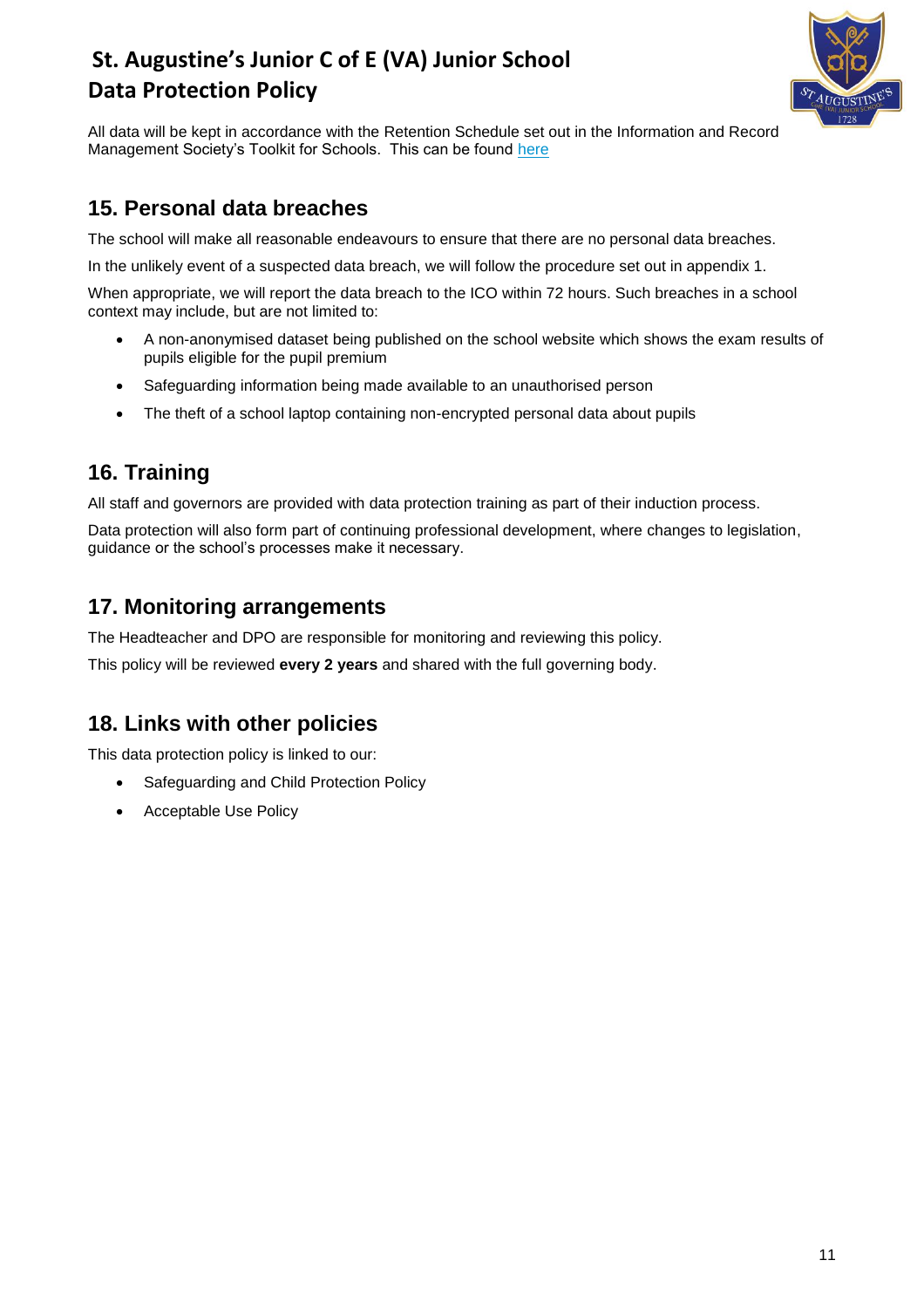

# **Appendix 1: Personal data breach procedure**

This procedure is based on [guidance on personal data breaches](https://ico.org.uk/for-organisations/guide-to-the-general-data-protection-regulation-gdpr/personal-data-breaches/) produced by the ICO.

- On finding or causing a breach, or potential breach, the staff member or data processor must immediately notify the school's data protection representative (the headteacher) or the DPO
- The school's data protection representative and DPO will investigate the report, and determine whether a breach has occurred. To decide, they will consider whether personal data has been accidentally or unlawfully:
	- o Lost
	- o Stolen
	- o Destroyed
	- o Altered
	- o Disclosed or made available where it should not have been
	- o Made available to unauthorised people
- The school's data protection representative and DPO will alert the headteacher and the chair of governors
- The school's data protection representative and the DPO will make all reasonable efforts to contain and minimise the impact of the breach, assisted by relevant staff members or data processors where necessary. (Actions relevant to specific data types are set out at the end of this procedure)
- The DPO will assess the potential consequences, based on how serious they are, and how likely they are to happen
- The DPO will work out whether the breach must be reported to the ICO. This must be judged on a case-by-case basis. To decide, the DPO will consider whether the breach is likely to negatively affect people's rights and freedoms, and cause them any physical, material or non-material damage (e.g. emotional distress), including through:
	- o Loss of control over their data
	- o Discrimination
	- o Identify theft or fraud
	- o Financial loss
	- $\circ$  Unauthorised reversal of pseudonymisation (for example, key-coding)
	- o Damage to reputation
	- o Loss of confidentiality
	- $\circ$  Any other significant economic or social disadvantage to the individual(s) concerned
	- If it's likely that there will be a risk to people's rights and freedoms, the DPO must notify the ICO.
- The school's data protection representative and DPO will document the decision (either way), in case it is challenged at a later date by the ICO or an individual affected by the breach. Documented decisions are stored on the school's computer network.
- Where the ICO must be notified, the DPO will do this via the 'report a breach' page of the ICO [website,](https://ico.org.uk/for-organisations/report-a-breach/) or through their breach report line (0303 123 1113), within 72 hours. As required, the DPO will set out:
	- $\circ$  A description of the nature of the personal data breach including, where possible:
		- The categories and approximate number of individuals concerned
		- The categories and approximate number of personal data records concerned
	- o The name and contact details of the DPO
	- o A description of the likely consequences of the personal data breach